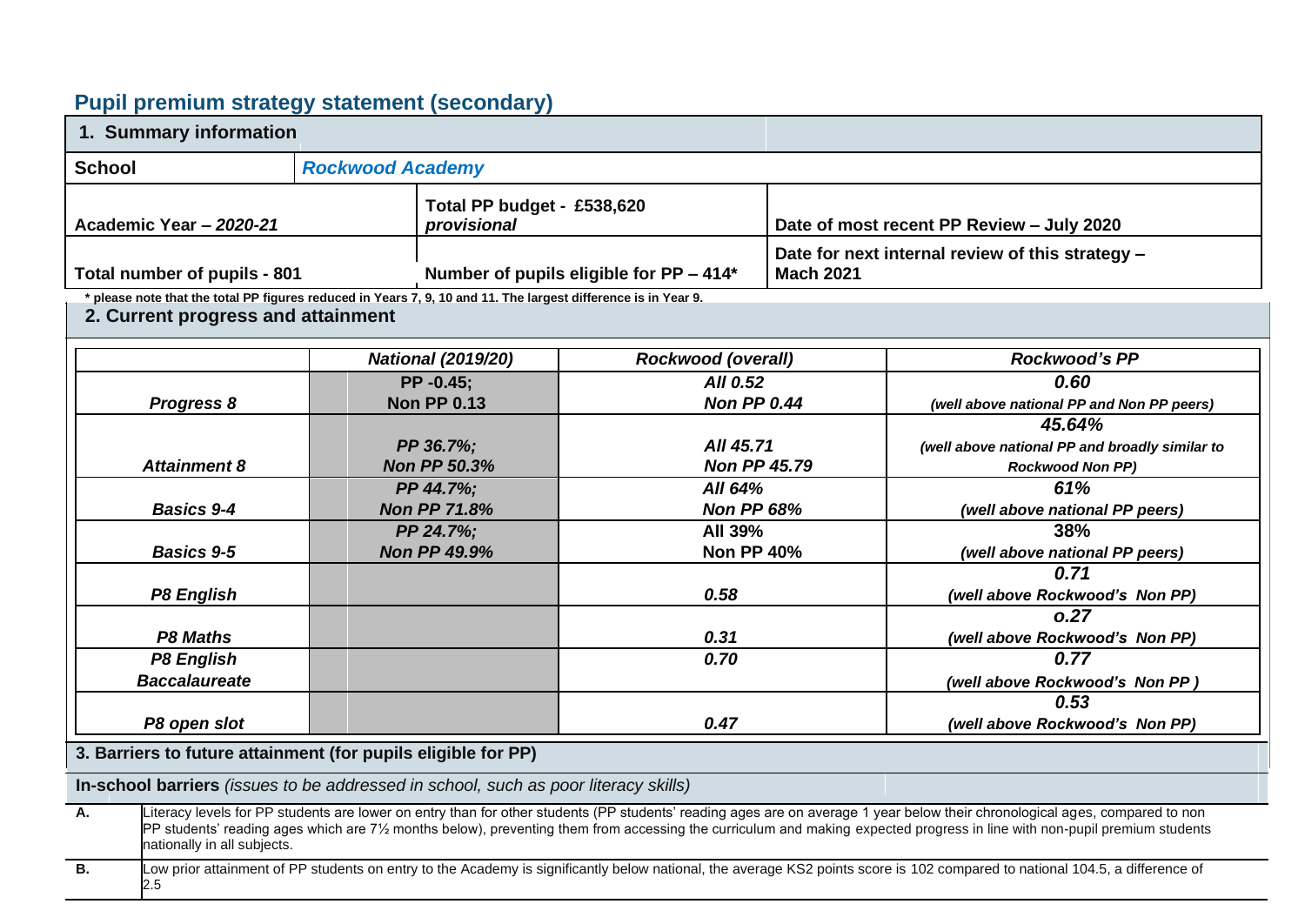| C.        | PP students in particular lack social skills and maturity which impacts on how effectively they self-regulate their behaviour for learning, which has a detrimental impact on their<br>progress and that of their peers. High ability students in particular cause low-level disruption in lessons or are passive learners, and consequently they do not make the<br>accelerated progress expected. |                                                                                                                                                                                                                                                                                                                                                                                                                                                                                                                    |  |  |  |  |  |  |
|-----------|-----------------------------------------------------------------------------------------------------------------------------------------------------------------------------------------------------------------------------------------------------------------------------------------------------------------------------------------------------------------------------------------------------|--------------------------------------------------------------------------------------------------------------------------------------------------------------------------------------------------------------------------------------------------------------------------------------------------------------------------------------------------------------------------------------------------------------------------------------------------------------------------------------------------------------------|--|--|--|--|--|--|
|           | <b>External barriers</b> (issues which also require action outside school, such as low attendance rates)                                                                                                                                                                                                                                                                                            |                                                                                                                                                                                                                                                                                                                                                                                                                                                                                                                    |  |  |  |  |  |  |
| D.        | PP students' attendance is has fluctuated over the last three years and for the latter 2 years slightly lower than their peers.                                                                                                                                                                                                                                                                     |                                                                                                                                                                                                                                                                                                                                                                                                                                                                                                                    |  |  |  |  |  |  |
| Е.        | Persistent absence rates for PP students are higher than other students. 64.29% of students with attendance rates below 90% are PP students.                                                                                                                                                                                                                                                        |                                                                                                                                                                                                                                                                                                                                                                                                                                                                                                                    |  |  |  |  |  |  |
| F.        | Parents of PP students can be less willing to engage with the Academy and can have lower expectations and aspirations for their children. Parents' attitudes towards education<br>have been proven to have the highest influence over a child's attitude to learning and achievement.                                                                                                               |                                                                                                                                                                                                                                                                                                                                                                                                                                                                                                                    |  |  |  |  |  |  |
|           | 4. Desired outcomes (desired outcomes and how they will be measured)                                                                                                                                                                                                                                                                                                                                | Success criteria                                                                                                                                                                                                                                                                                                                                                                                                                                                                                                   |  |  |  |  |  |  |
| Α.        | Increased literacy levels for year 7 and 8 PP students.                                                                                                                                                                                                                                                                                                                                             | PP students in year 7 and 8 will make more progress in literacy,<br>so 100% of them will reduce the gap between their reading age<br>and chronological age to 6 months or less from their starting<br>points at the beginning of the academic year 2017-2018.                                                                                                                                                                                                                                                      |  |  |  |  |  |  |
| <b>B.</b> | Improved progress for PP students who enter the Academy with KS2 results below national expectations<br>across all year groups.                                                                                                                                                                                                                                                                     | By the end of the academic year 7, PP students have made<br>progress broadly in line with their peers.                                                                                                                                                                                                                                                                                                                                                                                                             |  |  |  |  |  |  |
| C.        | Improved social skills and self-regulatory behaviour for PP students.                                                                                                                                                                                                                                                                                                                               | Number of behavioural incidents recorded for PP students will<br>reduce to be in line with all students or lower.<br>The overall P8 figure for high ability PP students at the end of year<br>11 will be broadly in line with non-pupil premium students<br>nationally.<br>Predictions for high ability PP students in years 9 and 10 will be<br>broadly in line with national for P8.<br>Progress residuals for high ability PP students in years 7 and 8 will<br>be broadly in line with the rest of the cohort. |  |  |  |  |  |  |
| D.        | Increased attendance and reduced persistent absence for PP students.                                                                                                                                                                                                                                                                                                                                | Attendance of PP students will increase to at least 95% in line with<br>national expectation.<br>The number of PP students classed as persistent absentees will<br>decrease to be broadly in line with non-pupil premium students<br>nationally.                                                                                                                                                                                                                                                                   |  |  |  |  |  |  |
| E.        | Increased engagement of parents of PP students with the Academy, and higher aspirations of PP students.                                                                                                                                                                                                                                                                                             | The number of parents of PP attending parents' evenings, support<br>sessions and Academy performances/events will be at least in line<br>with non-pupil premium students nationally.<br>PP students will select a suitably challenging and aspirational<br>post-16 destination in line with the non-pupil premium peers.                                                                                                                                                                                           |  |  |  |  |  |  |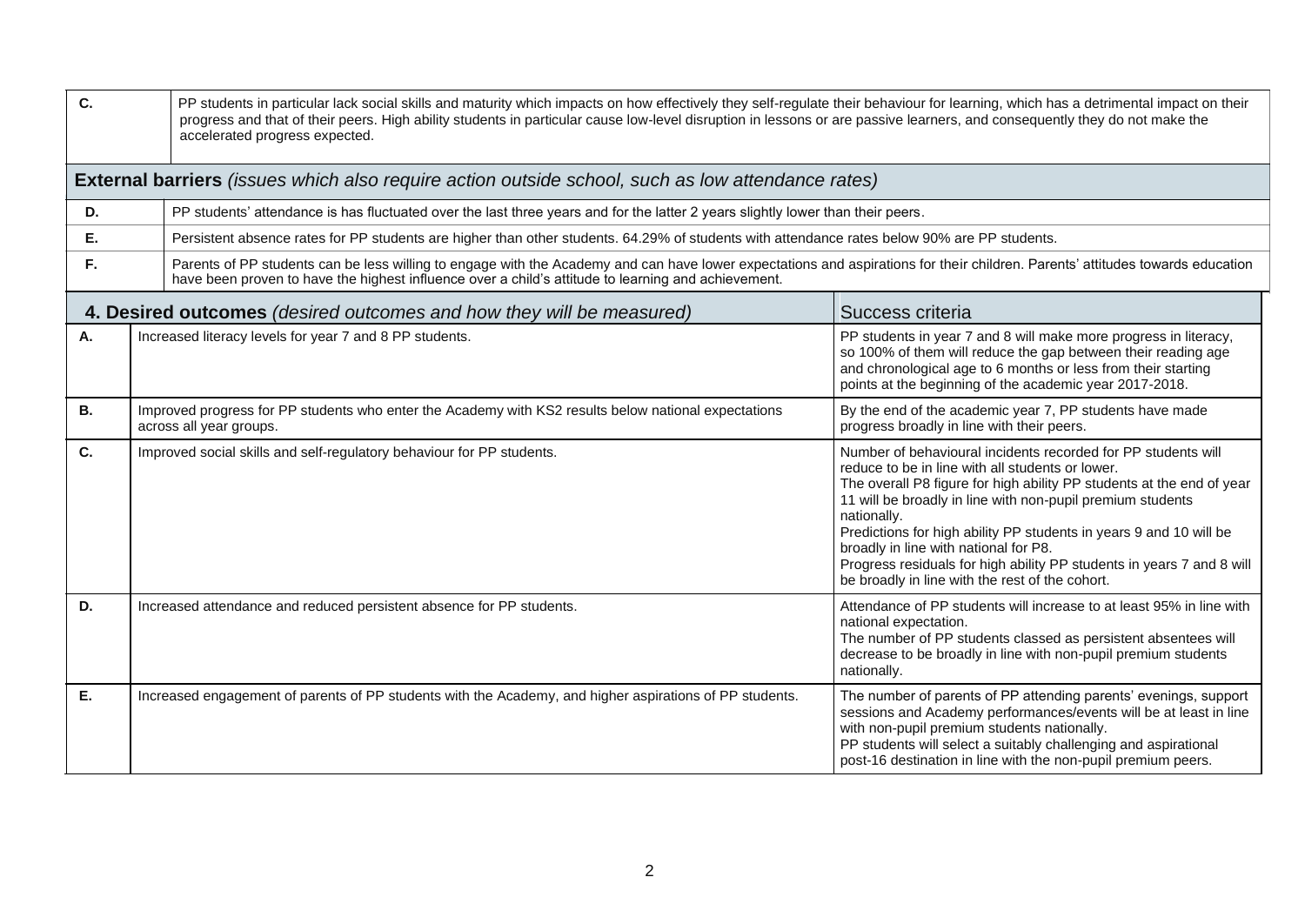### **5. Planned expenditure**

#### **Academic year 2020-2021**

The three headings below enable schools to demonstrate how they are using the Pupil Premium to improve classroom pedagogy, provide targeted support and support whole school strategies.

#### **i. Quality of teaching for all**

| <b>Desired outcome</b>                                                                                                                             | Chosen action /<br>approach                                                                                                | What is the evidence and<br>rationale for this choice?                                                                                                                                                                                                                                                                                                               | How will you ensure it is<br>implemented well?                                                                                                                                                                                                                                                                                                                                                                                                                   | <b>Staff lead</b>              | When will you review<br>implementation? |
|----------------------------------------------------------------------------------------------------------------------------------------------------|----------------------------------------------------------------------------------------------------------------------------|----------------------------------------------------------------------------------------------------------------------------------------------------------------------------------------------------------------------------------------------------------------------------------------------------------------------------------------------------------------------|------------------------------------------------------------------------------------------------------------------------------------------------------------------------------------------------------------------------------------------------------------------------------------------------------------------------------------------------------------------------------------------------------------------------------------------------------------------|--------------------------------|-----------------------------------------|
| A. Increased year 7 and<br>8 literacy levels.<br>B. Improved progress for<br>Pupil Premium students.<br>C. Improved self-<br>regulatory behaviour. | Additional literacy<br>provision through Core X<br>lessons (2x a week) in<br>small focus groups<br>delivered by the HLTAs. | The EEF Toolkit states that reducing<br>class size appears to result in around<br>three months' additional progress for<br>pupils, on average. Reducing the number<br>of pupils with below average literacy skills<br>in a class will improve the quality of<br>teaching and learning, as students<br>receive more high-quality feedback or<br>one to one attention. | Through careful data analysis at<br>every Assessment Point (5x per<br>year).<br>Through weekly book scrutinies and<br>targeted Pupil Premium book<br>scrutinies and Pupil Premium<br>student voice the senior team will<br>monitor the quality of feedback in<br>exercise books.<br>The planning of Pupil Premium<br>teaching strategies will be<br>monitored through lesson<br>observations, focused Learning<br>Walks and Teacher Folders<br>standards checks. | D Cooke<br>DOLs-SSD<br>and HDN | End of Spring 2                         |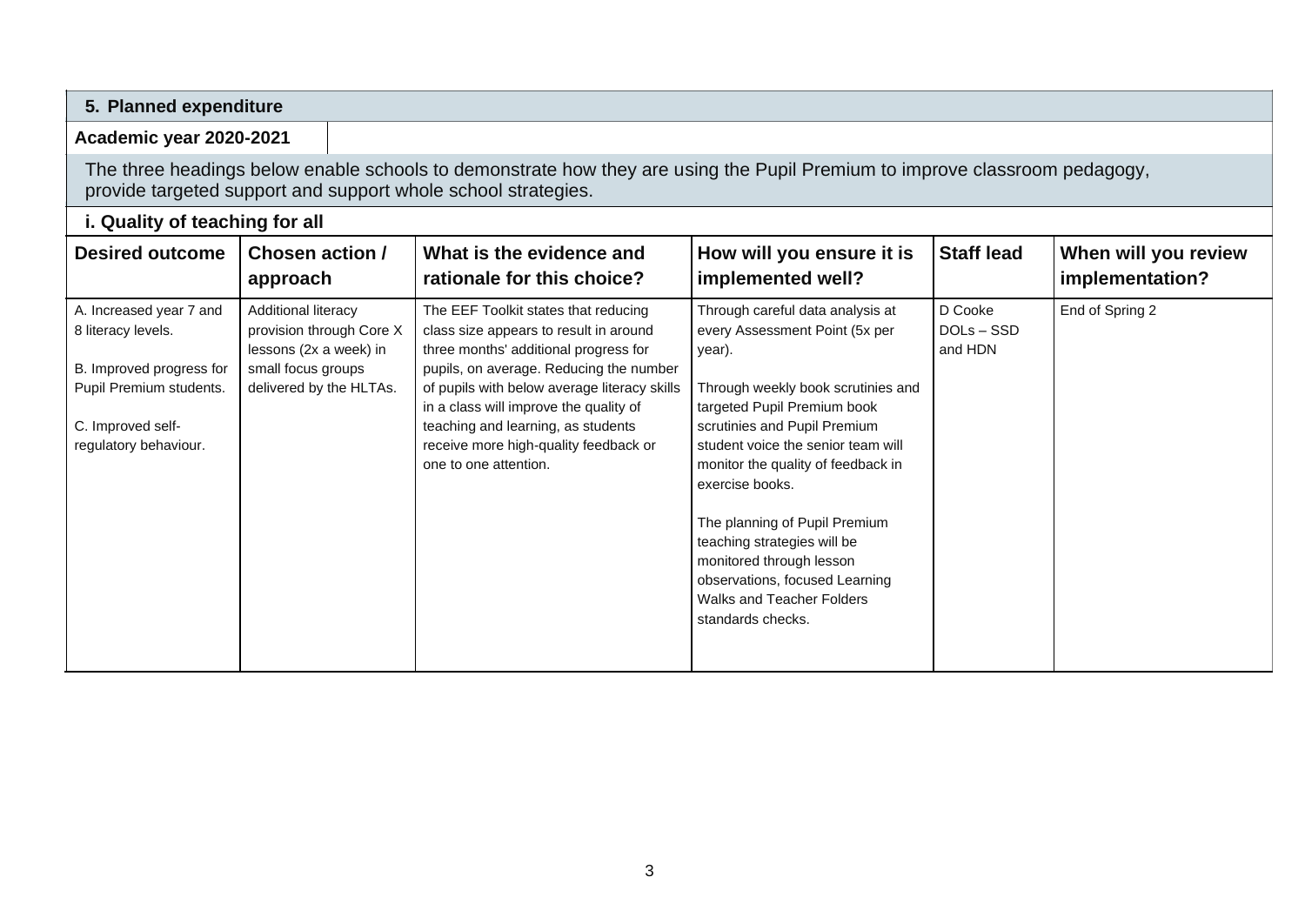| B. Improved progress for<br>Pupil Premium students.                                                  | Lead Practitioners in<br>English, Maths and<br>Science will lead on the<br>embedding of teaching<br>strategies aimed at PP<br>students, in particular<br>mastery learning. | The EEF Toolkit states that there are a<br>number of meta-analyses which indicate<br>that, on average, mastery learning<br>approaches are effective, leading to an<br>additional five months' progress.                         | A quality assurance schedule with<br>specific focus on PP students is in<br>place to monitor the quality of<br>teaching, learning and assessment.<br>Data is reviewed at each<br>Assessment Point.<br>Standards checks will be conducted<br>to ensure consistency in the<br>approach of all staff. | D Cooke<br>Lead<br>Practitioners     | End of Spring 2       |
|------------------------------------------------------------------------------------------------------|----------------------------------------------------------------------------------------------------------------------------------------------------------------------------|---------------------------------------------------------------------------------------------------------------------------------------------------------------------------------------------------------------------------------|----------------------------------------------------------------------------------------------------------------------------------------------------------------------------------------------------------------------------------------------------------------------------------------------------|--------------------------------------|-----------------------|
| A. Increased year 7 and<br>8 literacy levels.<br>B. Improved progress for<br>Pupil Premium students. | <b>Accelerated Reader</b><br>Programmes to improve<br>reading ages and reading<br>comprehension                                                                            | Accelerated Reader is proven to improve<br>reading ages by 3 months over a period<br>of 3 month on the programme.                                                                                                               | Both Accelerated Reader scores will<br>be monitored closely on a session<br>by session basis to determine a fluid<br>transition between both<br>programmes.                                                                                                                                        | D Cooke<br>Librarian<br><b>HLTAs</b> | End of Summer 1       |
| B. Improved progress for<br>Pupil Premium students.                                                  | Saturday revision<br>sessions for Year 11<br>students in English and<br>Maths.<br>Holiday revision sessions<br>for Year 11 students.                                       | Providing students with additional access<br>to revision time provides them with an<br>opportunity to revise and receive support.<br>Evidence from the EEF toolkit that<br>extended school time impacts on student<br>progress. | The Assistant Headteacher in<br>charge of Data devises a weekly<br>programme and monitors student<br>progress at each Assessment point<br>$(1-6)$ .                                                                                                                                                | <b>B.Howes</b>                       | End of each half term |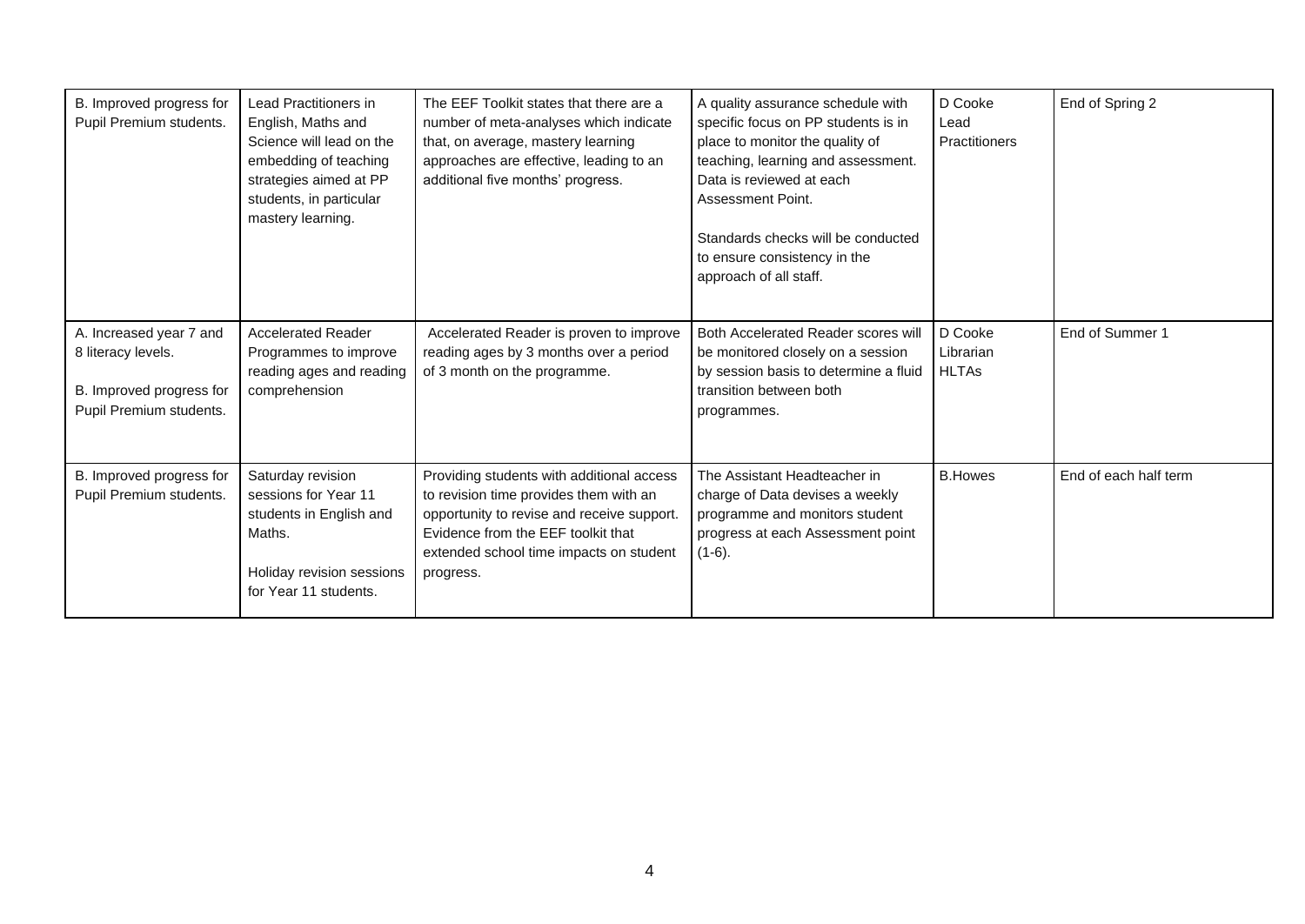| B. Improved progress for<br>Pupil Premium students.                                                                                                | Continue to be part of the<br>PIXL Schools network                                                                                                                                                                     | Highly qualified teachers who are using<br>research-based teaching strategies to<br>promote effective learning are proven to<br>have significant impact on outcomes for<br>students. The PIXL network allows<br>further sharing of best practice and<br>moderation of judgements.                                                         | The Assistant Headteacher in<br>charge of Data monitors student<br>progress at each Assessment point<br>$(1-6)$ .<br>The Deputy Headteacher in charge<br>of Teaching and Learning will<br>monitor the quality of Teaching,<br>Learning and Assessment through<br>lesson observations, learning walks,<br>book scrutinies. | <b>B.</b> Howes<br>D.Cooke |                      |
|----------------------------------------------------------------------------------------------------------------------------------------------------|------------------------------------------------------------------------------------------------------------------------------------------------------------------------------------------------------------------------|-------------------------------------------------------------------------------------------------------------------------------------------------------------------------------------------------------------------------------------------------------------------------------------------------------------------------------------------|---------------------------------------------------------------------------------------------------------------------------------------------------------------------------------------------------------------------------------------------------------------------------------------------------------------------------|----------------------------|----------------------|
|                                                                                                                                                    |                                                                                                                                                                                                                        |                                                                                                                                                                                                                                                                                                                                           |                                                                                                                                                                                                                                                                                                                           | <b>Total budgeted cost</b> | £90,000 estimated    |
| ii. Targeted support                                                                                                                               |                                                                                                                                                                                                                        |                                                                                                                                                                                                                                                                                                                                           |                                                                                                                                                                                                                                                                                                                           |                            |                      |
| <b>Desired outcome</b>                                                                                                                             | Chosen action /                                                                                                                                                                                                        | What is the evidence and                                                                                                                                                                                                                                                                                                                  | How will you ensure it is                                                                                                                                                                                                                                                                                                 | <b>Staff lead</b>          | When will you review |
|                                                                                                                                                    | approach                                                                                                                                                                                                               | rationale for this choice?                                                                                                                                                                                                                                                                                                                | implemented well?                                                                                                                                                                                                                                                                                                         |                            | implementation?      |
| A. Increased year 7 and<br>8 literacy levels.<br>B. Improved progress for<br>Pupil Premium students.<br>C. Improved self-<br>regulatory behaviour. | Lexia phonics led reading<br>software will be used to<br>improve the reading skills<br>of students in year 7 and<br>8. Improved reading skills<br>will lead to increased<br>confidence in accessing<br>the curriculum. | Lexia has been rigorously researched,<br>independently evaluated, and is one of<br>the most respected reading programs in<br>the world, Lexia has been found to<br>accelerate the development of critical<br>foundational literacy skills and has been<br>shown to be effective in remediating<br>struggling readers in secondary school. | The Director for Learning and<br>Outcomes Year 7, 8 and 9 will<br>oversee the implementation and will<br>closely monitor the impact through<br>data analysis at each Assessment<br>Point (1-6).                                                                                                                           | DOL: SSD and<br><b>HDN</b> | End of Spring 2      |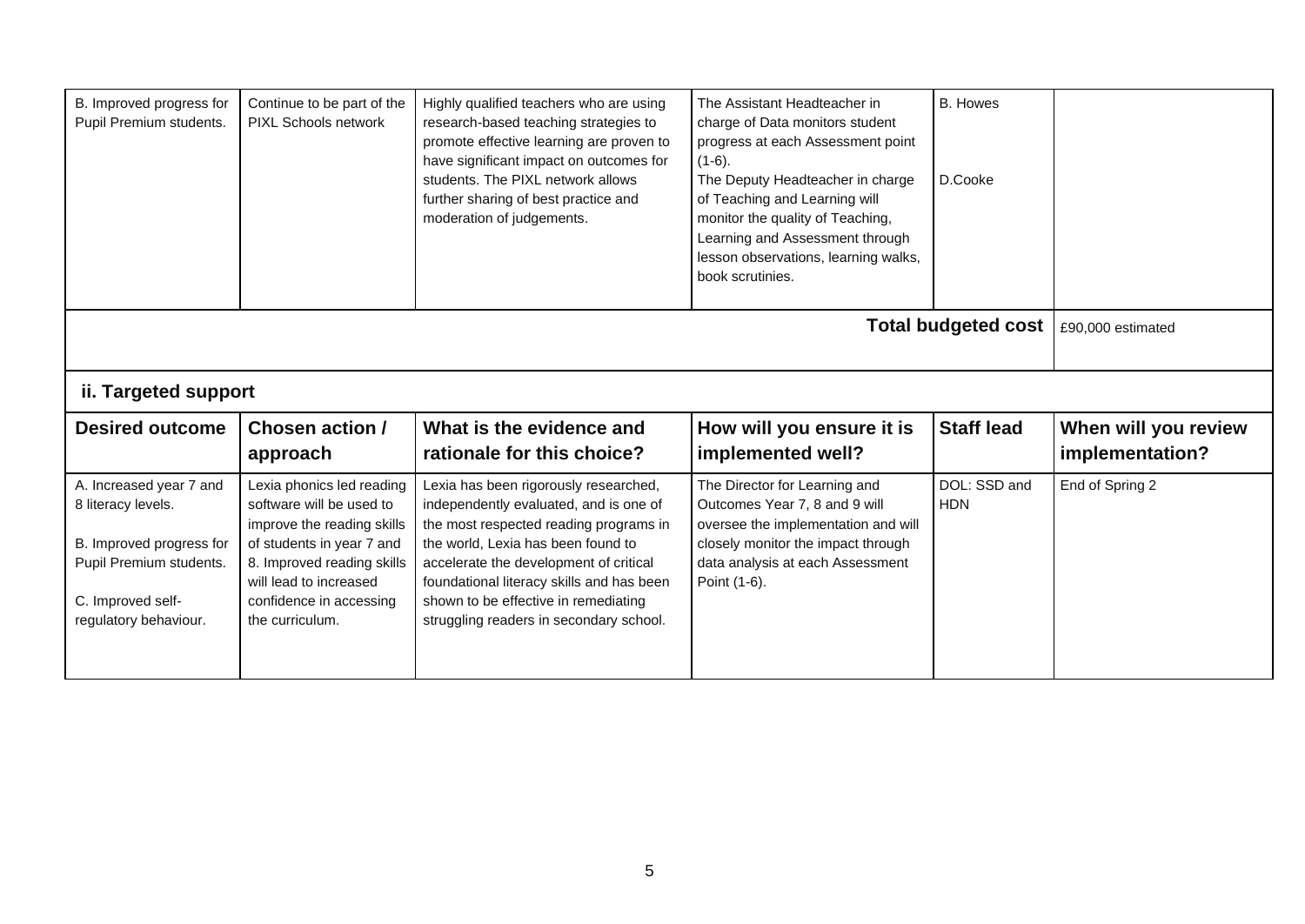| B. Improved progress for<br>Pupil Premium students<br>C. Improved self-<br>regulatory behaviour.                                                                                        | <b>Employment of Lead</b><br><b>Practitioner in Core</b><br>subjects to work with<br>intervention groups.<br>Employment of an<br>additional HLTA to<br>support Core X teaching<br>groups.<br>Adding capacity in the<br>Maths department<br>through employment of<br><b>Graduate Teachers</b> | In order to accelerate the progress of<br>students with low prior attainment, the<br>lead practitioners will work with small<br>intervention groups to increase skills sets<br>and to build confidence. Small group<br>intervention with highly qualified staff<br>have been found to be effective by the<br>EEF. | The Directors for Learning and<br>Outcomes will closely monitor the<br>impact through data analysis at<br>each Assessment Point (1-6). The<br>Assistant Headteacher with<br>responsibility for data will closely<br>monitor the progress of Year 11<br>students. | D. Cooke and<br>S.Malik | End of Summer 1 |
|-----------------------------------------------------------------------------------------------------------------------------------------------------------------------------------------|----------------------------------------------------------------------------------------------------------------------------------------------------------------------------------------------------------------------------------------------------------------------------------------------|-------------------------------------------------------------------------------------------------------------------------------------------------------------------------------------------------------------------------------------------------------------------------------------------------------------------|------------------------------------------------------------------------------------------------------------------------------------------------------------------------------------------------------------------------------------------------------------------|-------------------------|-----------------|
| B. Improved progress for<br><b>Pupil Premium students</b><br>C. Improved self-<br>regulatory behaviour.<br>D. Increased attendance<br>and reduced persistent<br>absence for PP students | Improved rewards<br>system to motivate<br>students. Rewards based<br>on attendance, academic<br>performance and<br>behaviour.                                                                                                                                                                | Research suggests that when students<br>have a sense of control and choice and<br>are challenged just above their level of<br>competence, they have intrinsic<br>motivation, persistence and a belief that<br>they can be successful.                                                                             | The Assistant Headteacher in<br>charge of Behaviour and<br>Attendance will monitor behaviour<br>and rewards data on a weekly<br>basis.                                                                                                                           | J.Williams              | End of Summer 1 |

**Total budgeted cost** £260,000 estimated

| <b>Desired outcome</b>                                                                                          | Chosen action /                                                                                                                                                              | What is the evidence and                                                                                                              | How will you ensure it is                                                                                                                                                                              | <b>Staff lead</b> | <b>When will you review</b>    |
|-----------------------------------------------------------------------------------------------------------------|------------------------------------------------------------------------------------------------------------------------------------------------------------------------------|---------------------------------------------------------------------------------------------------------------------------------------|--------------------------------------------------------------------------------------------------------------------------------------------------------------------------------------------------------|-------------------|--------------------------------|
|                                                                                                                 | Approach                                                                                                                                                                     | rationale for this choice?                                                                                                            | implemented well?                                                                                                                                                                                      |                   | implementation?                |
| A. Increased year 7<br>literacy levels.<br>B. Improved progress for<br>Pupil Premium<br>D. Increased attendance | The Pastoral Managers,<br>the Head of Wellbeing<br>and the attendance<br>officer will be trained by<br>the Assistant<br>Headteacher in charge of<br>Behaviour and attendance | Improved attendance of PP students will<br>maximise the amount of time students<br>spend in the academy, improving their<br>progress. | The Assistant Headteacher<br>responsible for attendance will<br>receive weekly attendance figures<br>and patterns from the attendance<br>officer, which will be discussed in<br>Pastoral Team meetings | S.Malik           | End of Spring 2<br>Attendance- |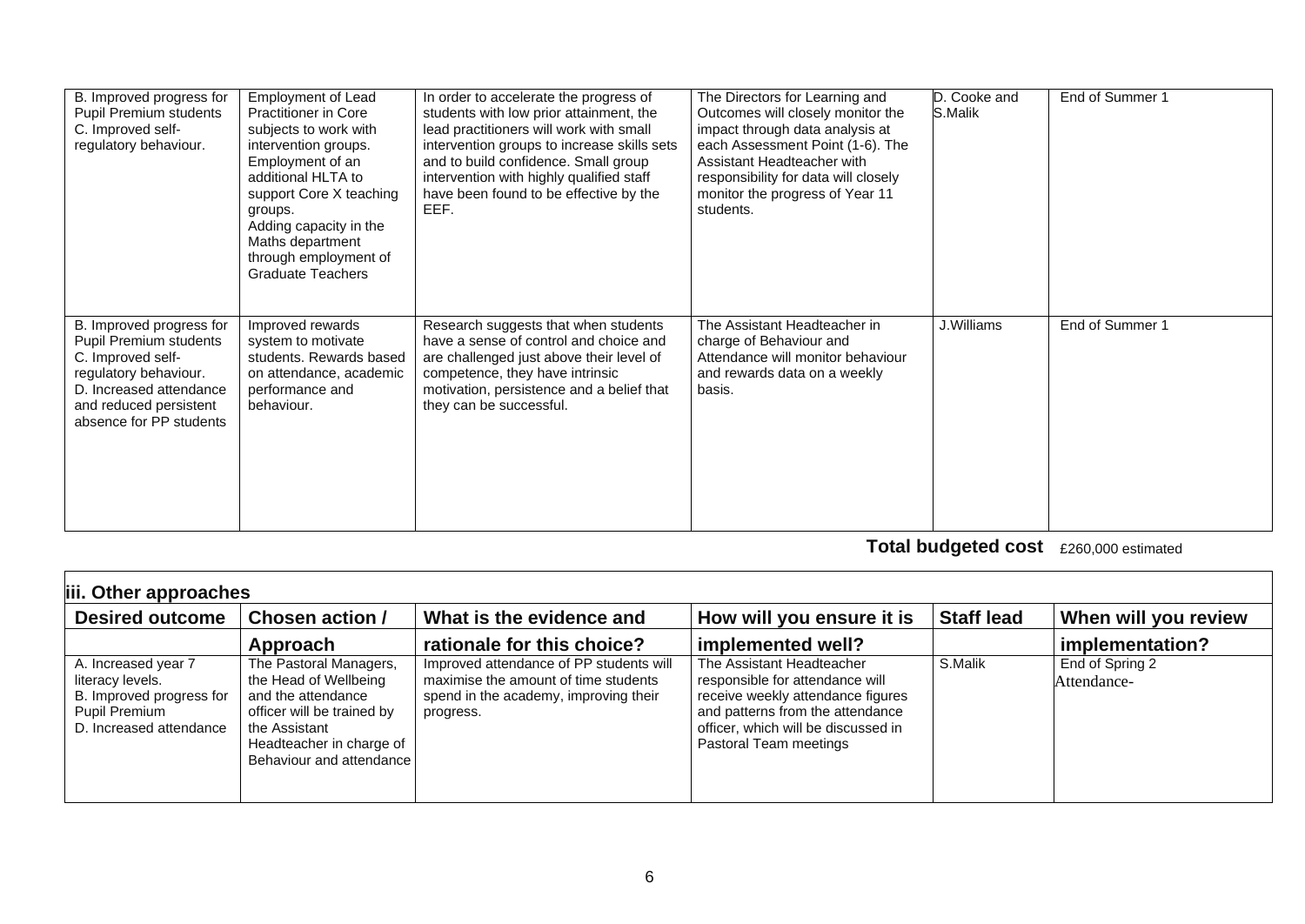| and reduced PA.                                                                                                                             | Attendance to recognise<br>and effectively deal with<br>attendance patterns to<br>ensure early identification<br>and intervention with PP<br>students with attendance<br>issues.<br>The Pastoral Team will<br>be strengthened by the<br>employment of 2 further<br>Pastoral Managers and a<br>Head of Wellbeing. |                                                                                                                                                                                                                                                                                                                               | He will also receive weekly updates<br>from the Pastoral Team about<br>actions taken to positively impact on<br>the attendance of Pupil Premium<br>students.<br>The threshold for PA students will<br>be raised to 94% and the Academy<br>PA figures will be measured against<br>that threshold to support early<br>identification.<br>The weekly attendance figures will<br>show an improvement. |                        |                    |
|---------------------------------------------------------------------------------------------------------------------------------------------|------------------------------------------------------------------------------------------------------------------------------------------------------------------------------------------------------------------------------------------------------------------------------------------------------------------|-------------------------------------------------------------------------------------------------------------------------------------------------------------------------------------------------------------------------------------------------------------------------------------------------------------------------------|---------------------------------------------------------------------------------------------------------------------------------------------------------------------------------------------------------------------------------------------------------------------------------------------------------------------------------------------------------------------------------------------------|------------------------|--------------------|
| B. Improved progress for<br>Pupil Premium students.<br>D. Increased attendance<br>and reduced PA.<br>E. Increased<br>engagement of parents. | The Academy will<br>strengthen parental<br>engagement through a<br>bespoke programme<br>addressing factors<br>impacting barriers to<br>achievement.                                                                                                                                                              | Research has shown that parental<br>attitudes to education have the greatest<br>influence over the child's attitude towards<br>their learning, i.e. parents have the most<br>influence, then the child, then the<br>teachers. Therefore, engaging parents in<br>the education of their child will have the<br>desired effect. | The Pastoral team will monitor the<br>attendance of parents to learning<br>review and parents' evenings.<br>Home visits will be conducted to<br>parents who do not attend these<br>events.<br>The Deputy Headteacher will<br>oversee the parent engagement<br>programme covering a range of<br>topics.                                                                                            | P. De Jesus<br>S.Malik | End of Summer 1    |
| <b>Total budgeted cost</b>                                                                                                                  |                                                                                                                                                                                                                                                                                                                  |                                                                                                                                                                                                                                                                                                                               |                                                                                                                                                                                                                                                                                                                                                                                                   |                        | £188,620 estimated |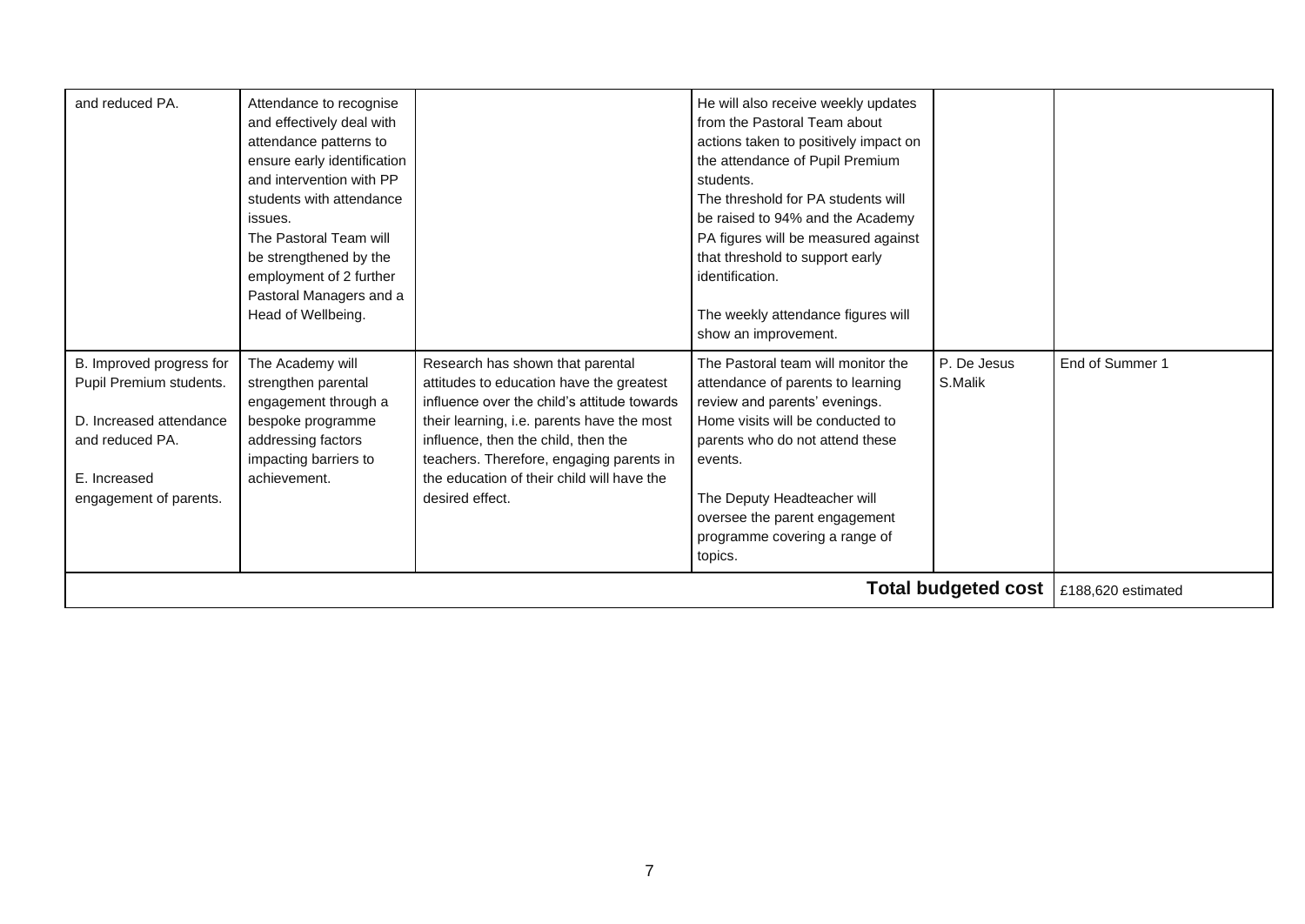| 6. Review of expenditure                                                       |                                                                           |                                                                                                                                                                                                                                                                                                                                                                                                                                                                                |                                                                                                                                                                                                                                       |             |
|--------------------------------------------------------------------------------|---------------------------------------------------------------------------|--------------------------------------------------------------------------------------------------------------------------------------------------------------------------------------------------------------------------------------------------------------------------------------------------------------------------------------------------------------------------------------------------------------------------------------------------------------------------------|---------------------------------------------------------------------------------------------------------------------------------------------------------------------------------------------------------------------------------------|-------------|
| Previous Academic Year (2019-2020)                                             |                                                                           |                                                                                                                                                                                                                                                                                                                                                                                                                                                                                |                                                                                                                                                                                                                                       |             |
|                                                                                |                                                                           | i. Quality of teaching for all ii. Targeted support iii. Other approaches                                                                                                                                                                                                                                                                                                                                                                                                      |                                                                                                                                                                                                                                       |             |
| <b>Desired outcome</b>                                                         | Chosen action /<br>approach                                               | <b>Estimated impact:</b> Did you meet the success<br>criteria? Include impact on pupils not eligible for PP,<br>if appropriate.                                                                                                                                                                                                                                                                                                                                                | <b>Lessons learned</b><br>(and whether you will continue with<br>this approach)                                                                                                                                                       | <b>Cost</b> |
| A. Increased literacy year 7 and<br>8 PP literacy levels                       | Deploying an Assistant<br><b>Headteacher for Teaching</b><br>and Learning | Teaching and Learning has improved significantly with positive impact on<br>outcomes, in particular for the Year 11 cohort (see performance data section 2)                                                                                                                                                                                                                                                                                                                    | Established procedures need to be clearly                                                                                                                                                                                             | £50,000     |
| B. Improved progress for PP<br>students<br>C. Improved social skills and self- | students<br>English                                                       | Saturday School for Year 11 Providing students with additional access to structured revision time had a<br>in Maths and significant impact on the performance of the Year 11 cohort (see performance<br>data section 2).                                                                                                                                                                                                                                                       | Communicated to new staff to ensure consistency.<br>Strategy will be carried forward.                                                                                                                                                 | £20,000     |
| regulatory behaviour<br>D. Increased attendance and<br>reduced PA              | <b>Holiday Revision</b><br>sessions for Year 11<br>students               | As above<br>Students who need a smaller learning environment that can cater for their                                                                                                                                                                                                                                                                                                                                                                                          | Attendance needs to be closely monitored to ensure<br>that targeted students attend. Communication with<br>parents and students is key. Strategy will be carried<br>forward.                                                          | £10,000     |
| E. Increased engagement of<br>parents                                          | Alternative<br><b>Provision/Student</b><br><b>Development Centre</b>      | specific needs were enabled to attend the alternative provider<br>The programme improved students' reading ages allowing them to access the                                                                                                                                                                                                                                                                                                                                    | With the Student Development Centre on site being<br>established it will be possible to deliver small group<br>teaching with a tailored curriculum on site which will<br>enable the academy to monitor progress even more<br>closely. | £36,000     |
|                                                                                | <b>Accelerated Reader</b><br>Programme for Year 7<br>and 8<br>Revision    | curriculum more fully which contributes to outcomes when sitting their GCSE<br>examinations in future years.<br>Students received free revision guides which complimented their revision efforts<br>and impacted on their overall exam successes (see section 2). Student feedback<br>stated that they were favoured annotating the revision guides and make them                                                                                                              | Basic literacy needs (phonics) in Year 7 and 8 need to<br>be addressed further. The Lexia literacy programme<br>will be considered.                                                                                                   | £7.612      |
|                                                                                | Guides/Materials<br><b>Peripatetic Music</b><br>_essons                   | their own.<br>The numbers of students having taken up music lessons has increased enabling<br>them to access a broader co-curricular programme. Learning an instrument has<br>given the students the opportunity to take part in performances thus increasing<br>their confidence and ability to collaborate. It has also provided them with<br>increased levels of self-discipline. This will contribute to outcomes when sitting<br>their GCSE examinations in future years. | Folders to organise students' own revision material<br>need to be purchased to further support this strategy.<br>This strategy will be carried forward.                                                                               | £27,000     |